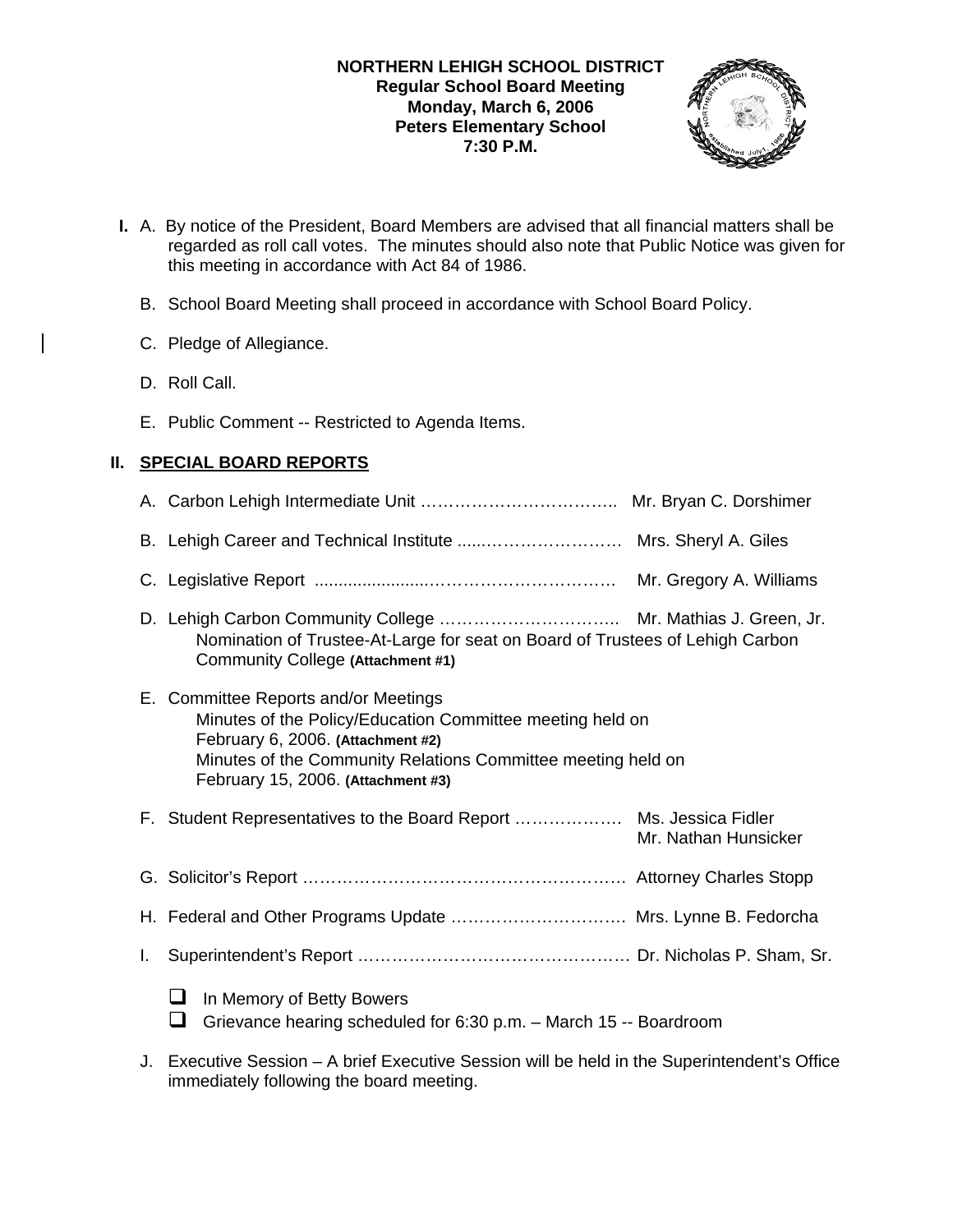### **III. PERSONNEL**

### A. Nominations for Appointment

| 1. Alice Lieberman     | <b>Temporary Professional Employee</b>            |
|------------------------|---------------------------------------------------|
| Assignment:            | English As A Second Language Teacher, replacing   |
|                        | Jodi Wieand, who resigned.                        |
| Salary:                | \$39,500 (Pro-Rated) (Step 1 Masters on the 2005- |
|                        | 2006 NLEA Collective Bargaining Agreement         |
|                        | Salary Schedule)                                  |
| <b>Effective Date:</b> | Upon Release From Present Employer                |

### B. Resignation

 Accept the resignation of Glenn Rissmiller from his position of Athletic Director effective June 8, 2006.

### C. Substitutes

1. Instructional

 Approve the following substitute teachers for the 2005-2006 school year at the substitute teacher rate of \$80.00 for 1-10 non-consecutive days; \$90.00 for 11-20 non consecutive days; \$105.00 for 21+ non-consecutive days:

 Tracy Zellner – Elementary Chris Derhammer – Special Education N-12 Jill Dogmantis – Elementary

### 2. Non-Instructional

- a. Approve the following substitute secretary/aide for the 2005-2006 school year at the substitute rate of \$7.25 per hour: Michele Miller
- b. Approve the following substitute cafeteria worker for the 2005-2006 school year at the substitute rate of \$7.25 per hour: Michele Miller
- D. Approve to employ Jody Remaley, a special education aide in the Slatington Elementary School, as a substitute for the district's substitute teacher caller from February 14-16, 2006 at a stipend of \$119.64. It is further recommended to employ Mrs. Remaley as a substitute for the substitute teacher caller for any future days she may be needed for the 2005-2006 school year at a per diem rate of \$39.88.
- E. Approve the following unpaid volunteer aide in the Peters Elementary School for the 2005- 2006 school year: Sara Mankos (Pending verification of clearances)
- F. Approve to extend the Family Medical Leave of Absence for employee number 4900 for four weeks, effective March 6, 2006 and ending March 31, 2006.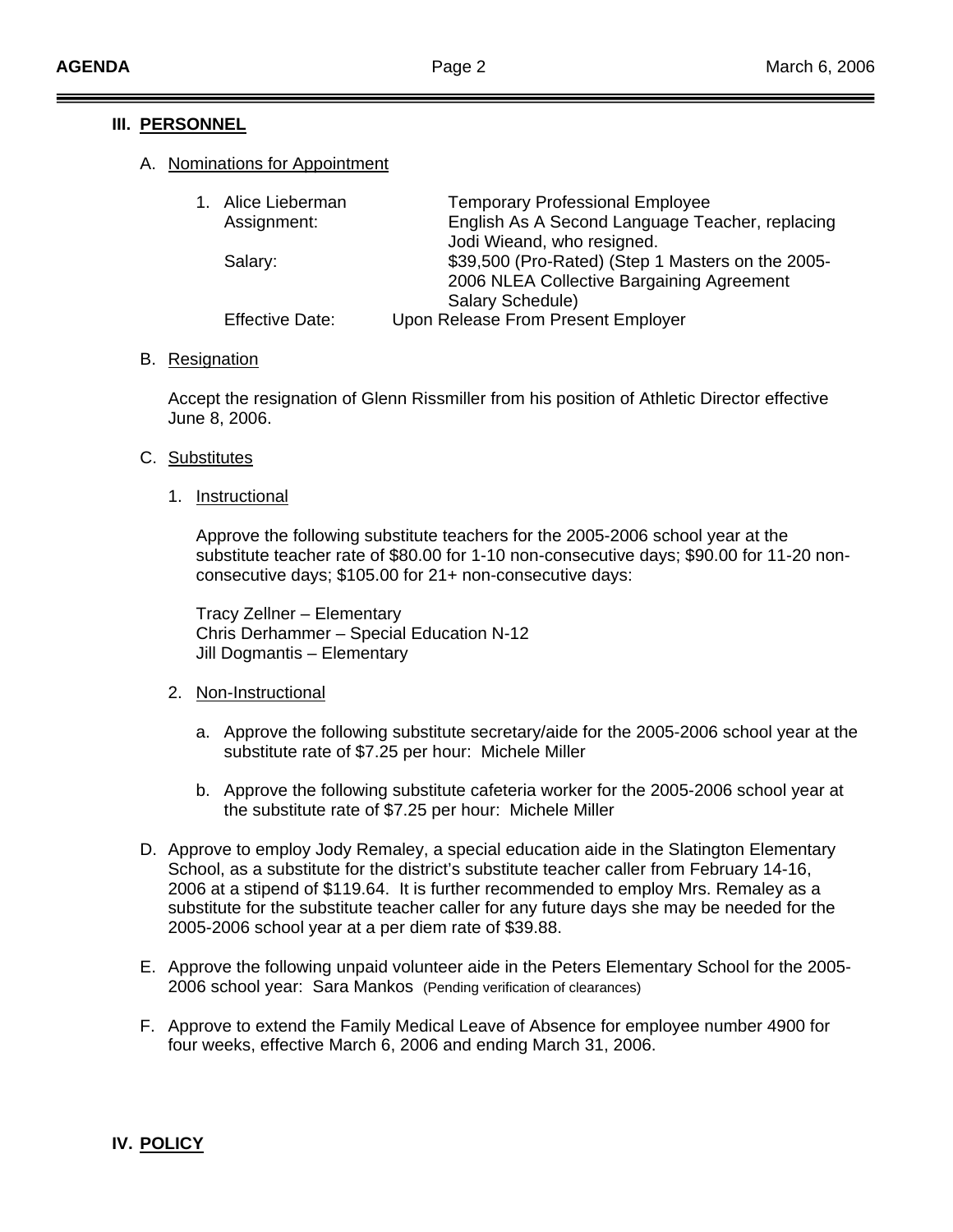### 1. Conferences

- a. Dawn Wadsworth Making the Grade: Successful Students, Successful Schools – Sponsored by PaTTAN – March 16-17, 2006 – King of Prussia, PA – Registration: \$100.00, Travel: \$55.00 – Total Approximate Cost: \$150.00 – Funding: Curriculum and Instruction Budget **(Attachment #4)**
- b. Suzanne Mengel Helping Children Manage Distress in an Unpredictable World – Sponsored by Project Child – April 11, 2006 – Allentown, PA Registration:\$100.00 – Funding: Safe and Drug Free Schools **(Attachment #5)**
- c. Lora Krum Pennsylvania Music Educator's Association Annual Conference Sponsored by PMEA – March 30, 31, April 1, 2006 – Valley Forge, PA – Registration: \$85.00, Travel: \$45.00 – Total Approximate Cost: \$130.00 – Funding: Slatington Elementary Budget **(Attachment #6)**
- d. Laurie Newman-Mankos Making the Grade: Successful Students, Successful Schools – Sponsored by PaTTAN – March 16, 2006 – Hershey, PA -- Registration: \$100.00 – Funding: IDEA **(Attachment #7)**
- e. Maria Pinnata A New Idea: Opportunities in Changing Times Sponsored by Association of School Psychologists of PA – March 8 & 9, 2006 – Harrisburg, PA – Registration: \$205.00, Travel: \$80.00, Meals: \$20.00 – Total Approximate Cost: \$305.00 – Funding: IDEA **(Attachment #8)**
- f. Darryl Keiser Water Analysis Workshop Sponsored by Penn State Harrisburg – May 4 and 11, 2006 – Center Valley, PA – Registration: \$245.00 – Funding: Support Services Budget **(Attachment #9)**
- g. Edward Hollenbach Water Analysis Workshop Sponsored by Penn State Harrisburg – May 4 and 11, 2006 – Center Valley, PA – Registration: \$245.00 – Funding: Support Services Budget **(Attachment #9)**
- h. Brian Geiger Water Analysis Workshop Sponsored by Penn State Harrisburg – May 4 and 11, 2006 – Center Valley, PA – Registration: \$245.00 – Travel: \$20.00 – Total Approximate Cost: \$265.00 – Funding: Support Services Budget **(Attachment #9)**

### 2. Request for Unpaid Leave

Approve the request of Tim Weaber,  $4<sup>th</sup>$  grade teacher, to take a one-day leave, without pay, on April 24, 2006 to represent his church at its annual conference. His request will not be considered a precedent for future requests per correspondence received from the Northern Lehigh Education Association.

## **V. CURRICULUM AND INSTRUCTION**

A. Approve the 2006-2007 Northern Lehigh School District School Calendar as presented in **attachment #10.**

## **VI. OLD BUSINESS**

### **VII. NEW BUSINESS**